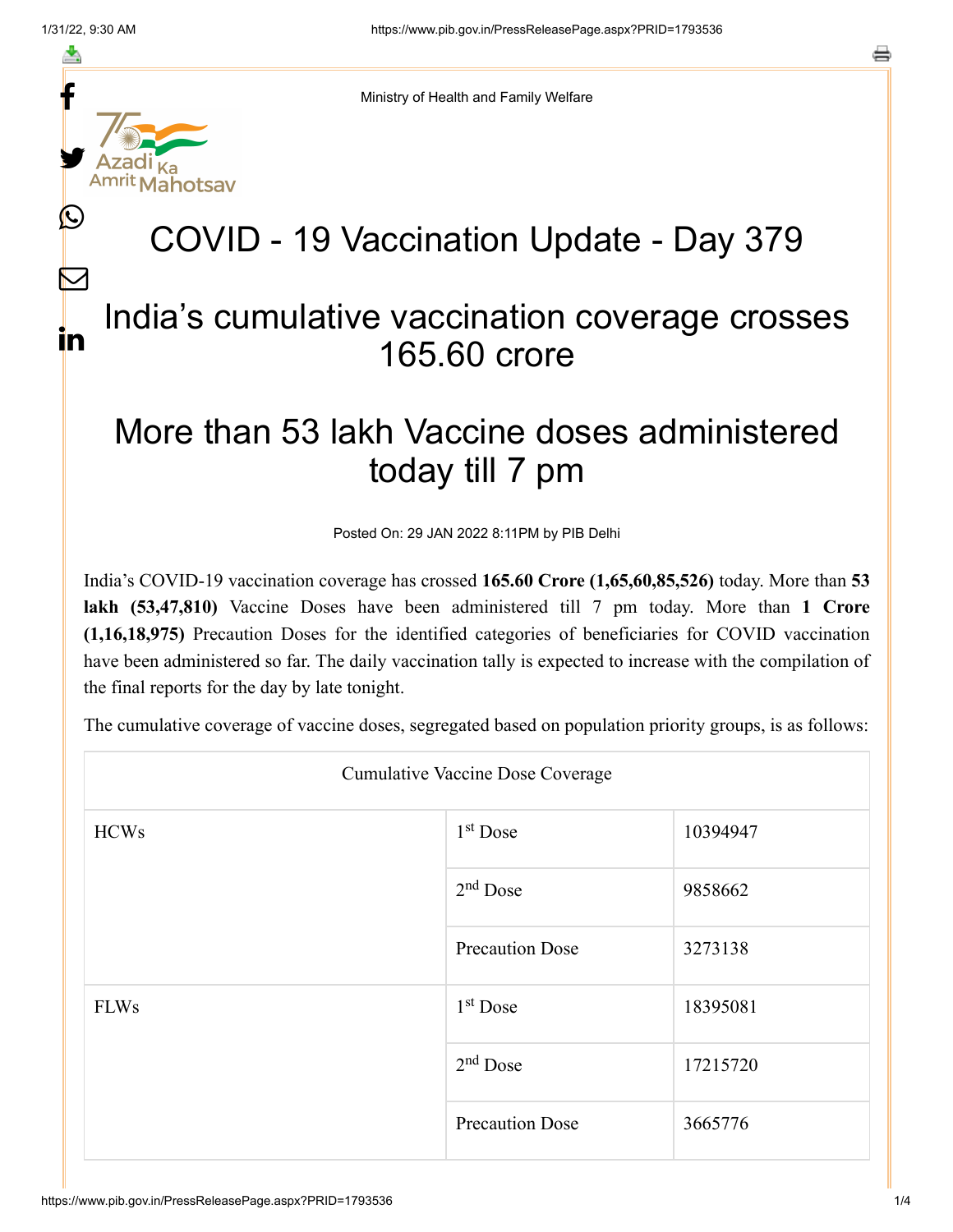| f            | Age Group 15-18 years                        | $1st$ Dose             | 45548237   |
|--------------|----------------------------------------------|------------------------|------------|
|              | Age Group 18-44 years                        | 1 <sup>st</sup> Dose   | 539651188  |
|              |                                              | $2nd$ Dose             | 401958479  |
| $\bf \Omega$ | Age Group 45-59 years                        | 1 <sup>st</sup> Dose   | 200032254  |
|              |                                              | $2nd$ Dose             | 170461827  |
| in           | Over 60 years                                | 1 <sup>st</sup> Dose   | 124695018  |
|              |                                              | $2nd$ Dose             | 106255138  |
|              |                                              | <b>Precaution Dose</b> | 4680061    |
|              | Cumulative 1 <sup>st</sup> dose administered |                        | 938716725  |
|              | Cumulative 2 <sup>nd</sup> dose administered |                        | 705749826  |
|              | <b>Precaution Dose</b>                       |                        | 11618975   |
|              | Total                                        |                        | 1656085526 |

Today's achievement in the vaccination exercise, segregated by population priority groups, is as follows:

| Date: 29 <sup>th</sup> January, 2022 (379 <sup>th</sup> Day) |                        |       |  |
|--------------------------------------------------------------|------------------------|-------|--|
| <b>HCWs</b>                                                  | $1st$ Dose             | 407   |  |
|                                                              | $2nd$ Dose             | 6858  |  |
|                                                              | <b>Precaution Dose</b> | 90441 |  |
| <b>FLWs</b>                                                  | $1st$ Dose             | 823   |  |
|                                                              |                        |       |  |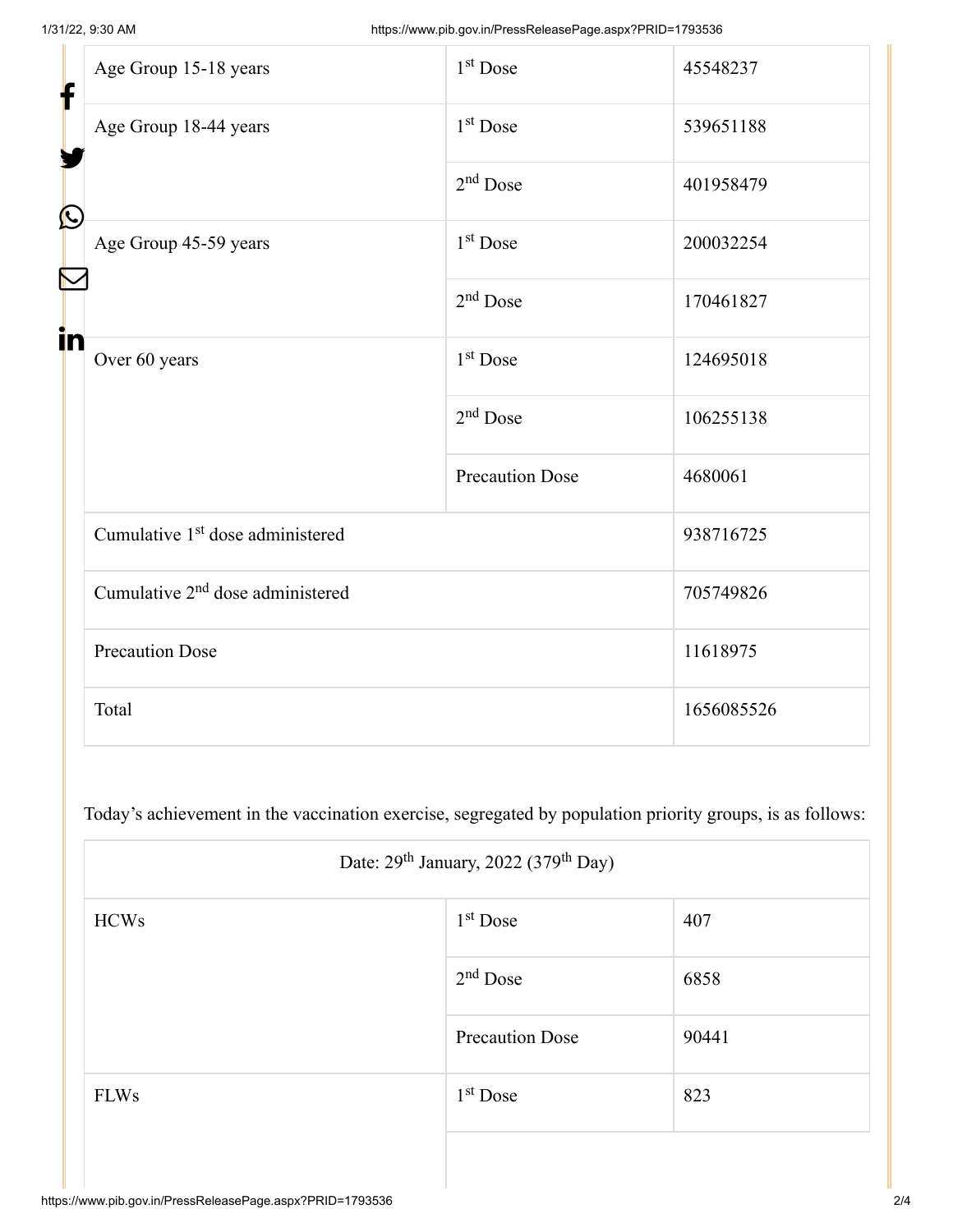| f          |                                              | $2nd$ Dose             | 12773   |
|------------|----------------------------------------------|------------------------|---------|
|            |                                              | <b>Precaution Dose</b> | 165339  |
|            | Age Group 15-18 years                        | $1st$ Dose             | 518555  |
| $\bigcirc$ | Age Group 18-44 years                        | 1 <sup>st</sup> Dose   | 832214  |
|            |                                              | $2nd$ Dose             | 2121796 |
| in         | Age Group 45-59 years                        | 1 <sup>st</sup> Dose   | 153336  |
|            |                                              | $2nd$ Dose             | 640959  |
|            | Over 60 years                                | 1 <sup>st</sup> Dose   | 108771  |
|            |                                              | $2nd$ Dose             | 381901  |
|            |                                              | <b>Precaution Dose</b> | 313637  |
|            | Cumulative 1 <sup>st</sup> dose administered |                        | 1614106 |
|            | Cumulative 2 <sup>nd</sup> dose administered |                        | 3164287 |
|            | <b>Precaution Dose</b>                       |                        | 569417  |
|            | Total                                        |                        | 5347810 |

The vaccination exercise as a tool to protect the most vulnerable population groups in the country from COVID-19 continues to be regularly reviewed and monitored at the highest level.

\*\*\*\*

MV

HFW/COVID Vaccination/29<sup>th</sup> January/5

(Release ID: 1793536) Visitor Counter : 533